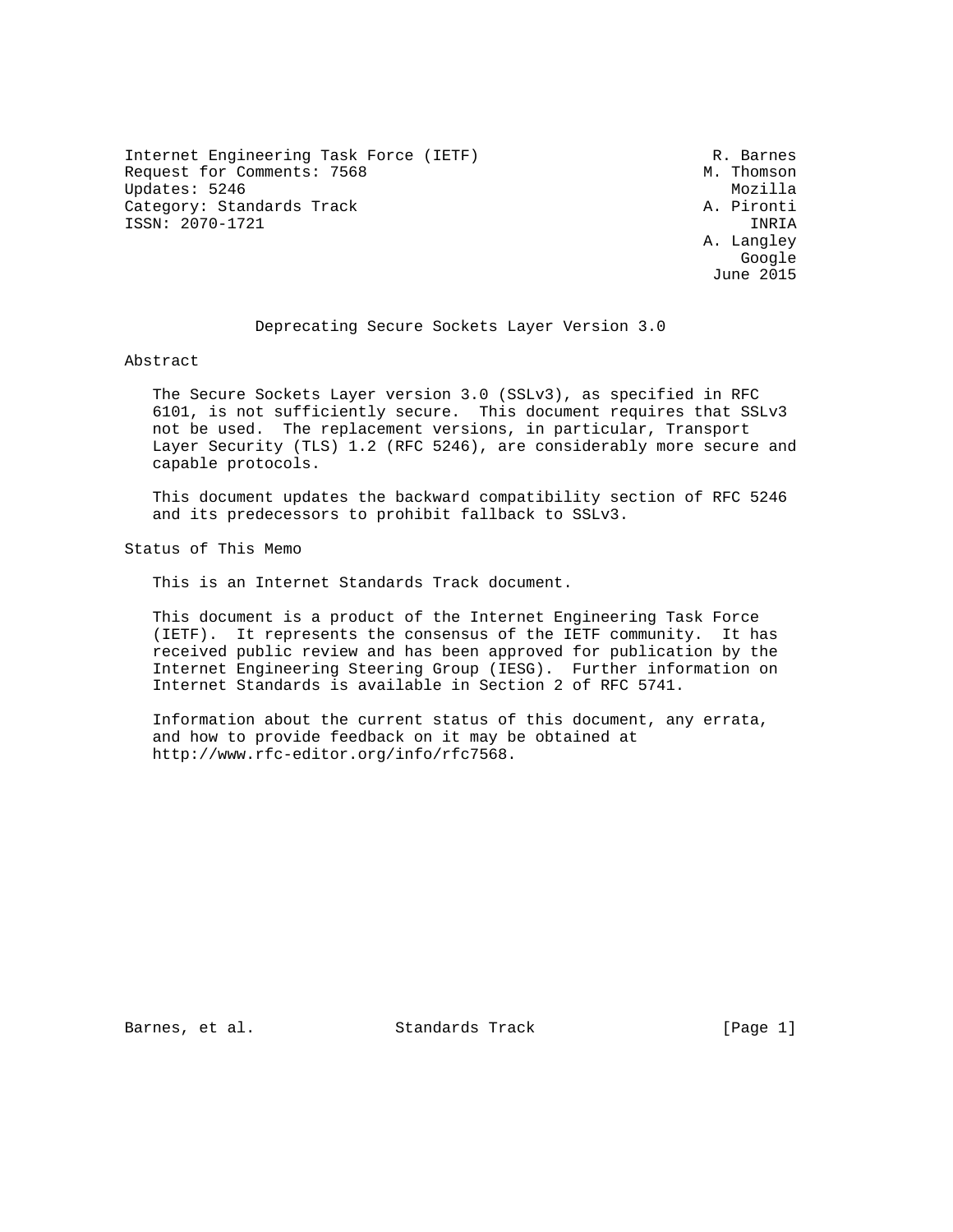### Copyright Notice

 Copyright (c) 2015 IETF Trust and the persons identified as the document authors. All rights reserved.

 This document is subject to BCP 78 and the IETF Trust's Legal Provisions Relating to IETF Documents (http://trustee.ietf.org/license-info) in effect on the date of publication of this document. Please review these documents carefully, as they describe your rights and restrictions with respect to this document. Code Components extracted from this document must include Simplified BSD License text as described in Section 4.e of the Trust Legal Provisions and are provided without warranty as described in the Simplified BSD License.

Table of Contents

|  |                                                                                |  |  |  |  |  |  |  |  |  |  |  |  | $\overline{2}$             |
|--|--------------------------------------------------------------------------------|--|--|--|--|--|--|--|--|--|--|--|--|----------------------------|
|  | $Terminology \ldots \ldots \ldots \ldots \ldots \ldots \ldots \ldots \ldots 3$ |  |  |  |  |  |  |  |  |  |  |  |  |                            |
|  | Do Not Use SSL Version 3.0 3                                                   |  |  |  |  |  |  |  |  |  |  |  |  |                            |
|  | 4. SSLv3 Is Comprehensively Broken                                             |  |  |  |  |  |  |  |  |  |  |  |  | $\overline{\phantom{a}}$ 3 |
|  |                                                                                |  |  |  |  |  |  |  |  |  |  |  |  | $\overline{\mathbf{3}}$    |
|  |                                                                                |  |  |  |  |  |  |  |  |  |  |  |  | $\overline{4}$             |
|  | 4.3. Custom Cryptographic Primitives                                           |  |  |  |  |  |  |  |  |  |  |  |  | $\overline{4}$             |
|  |                                                                                |  |  |  |  |  |  |  |  |  |  |  |  | $\overline{4}$             |
|  |                                                                                |  |  |  |  |  |  |  |  |  |  |  |  | $\overline{4}$             |
|  |                                                                                |  |  |  |  |  |  |  |  |  |  |  |  | -5                         |
|  | 7.1. Normative References                                                      |  |  |  |  |  |  |  |  |  |  |  |  | - 5                        |
|  | 7.2. Informative References                                                    |  |  |  |  |  |  |  |  |  |  |  |  | -5                         |
|  |                                                                                |  |  |  |  |  |  |  |  |  |  |  |  | 7                          |

### 1. Introduction

 Since it was released in 1996, the SSLv3 protocol [RFC6101] has been subject to a long series of attacks, both on its key exchange mechanism and on the encryption schemes it supports. Despite being replaced by TLS 1.0 [RFC2246] in 1999, and subsequently TLS 1.1 in 2002 [RFC4346] and 1.2 in 2006 [RFC5246], availability of these replacement versions has not been universal. As a result, many implementations of TLS have permitted the negotiation of SSLv3.

 The predecessor of SSLv3, SSL version 2, is no longer considered sufficiently secure [RFC6176]. SSLv3 now follows.

Barnes, et al. Standards Track [Page 2]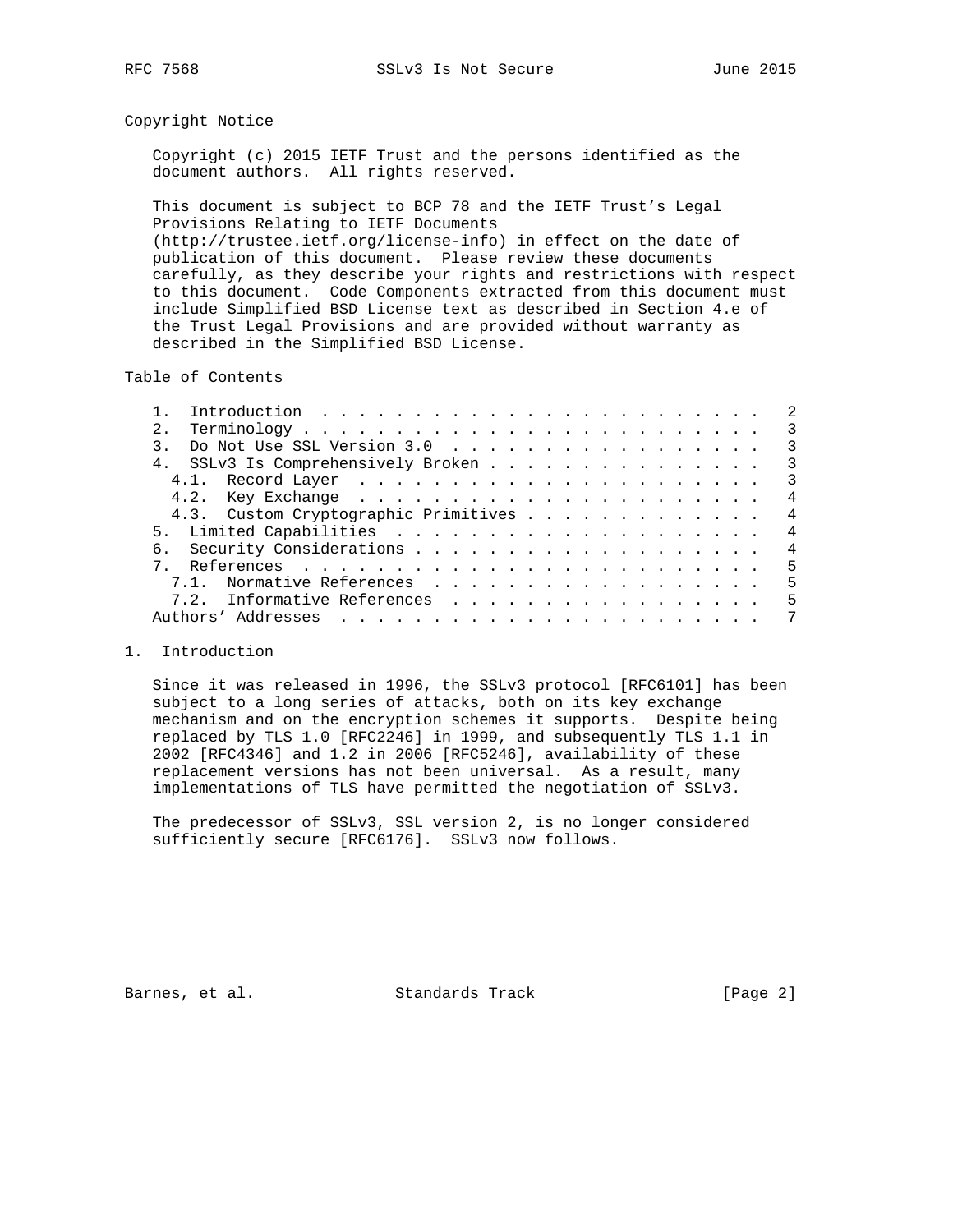# 2. Terminology

 The key words "MUST", "MUST NOT", "REQUIRED", "SHALL", "SHALL NOT", "SHOULD", "SHOULD NOT", "RECOMMENDED", "MAY", and "OPTIONAL" in this document are to be interpreted as described in RFC 2119 [RFC2119].

### 3. Do Not Use SSL Version 3.0

 SSLv3 MUST NOT be used. Negotiation of SSLv3 from any version of TLS MUST NOT be permitted.

 Any version of TLS is more secure than SSLv3, though the highest version available is preferable.

 Pragmatically, clients MUST NOT send a ClientHello with ClientHello.client\_version set to {03,00}. Similarly, servers MUST NOT send a ServerHello with ServerHello.server\_version set to {03,00}. Any party receiving a Hello message with the protocol version set to {03,00} MUST respond with a "protocol\_version" alert message and close the connection.

 Historically, TLS specifications were not clear on what the record layer version number (TLSPlaintext.version) could contain when sending ClientHello. Appendix E of [RFC5246] notes that TLSPlaintext.version could be selected to maximize interoperability, though no definitive value is identified as ideal. That guidance is still applicable; therefore, TLS servers MUST accept any value {03,XX} (including {03,00}) as the record layer version number for ClientHello, but they MUST NOT negotiate SSLv3.

- 4. SSLv3 Is Comprehensively Broken
- 4.1. Record Layer

 The non-deterministic padding used in the Cipher Block Chaining (CBC) construction of SSLv3 trivially permits the recovery of plaintext [POODLE]. More generally, the CBC modes of SSLv3 use a flawed MAC then-encrypt construction that has subsequently been replaced in TLS versions [RFC7366]. Unfortunately, the mechanism to correct this flaw relies on extensions: a feature added in TLS 1.0. SSLv3 cannot be updated to correct this flaw in the same way.

 The flaws in the CBC modes in SSLv3 are mirrored by the weakness of the stream ciphers it defines. Of those defined, only RC4 is currently in widespread use. RC4, however, exhibits serious biases and is also no longer fit for use [RFC7465].

This leaves SSLv3 with no suitable record protection mechanism.

Barnes, et al. Standards Track [Page 3]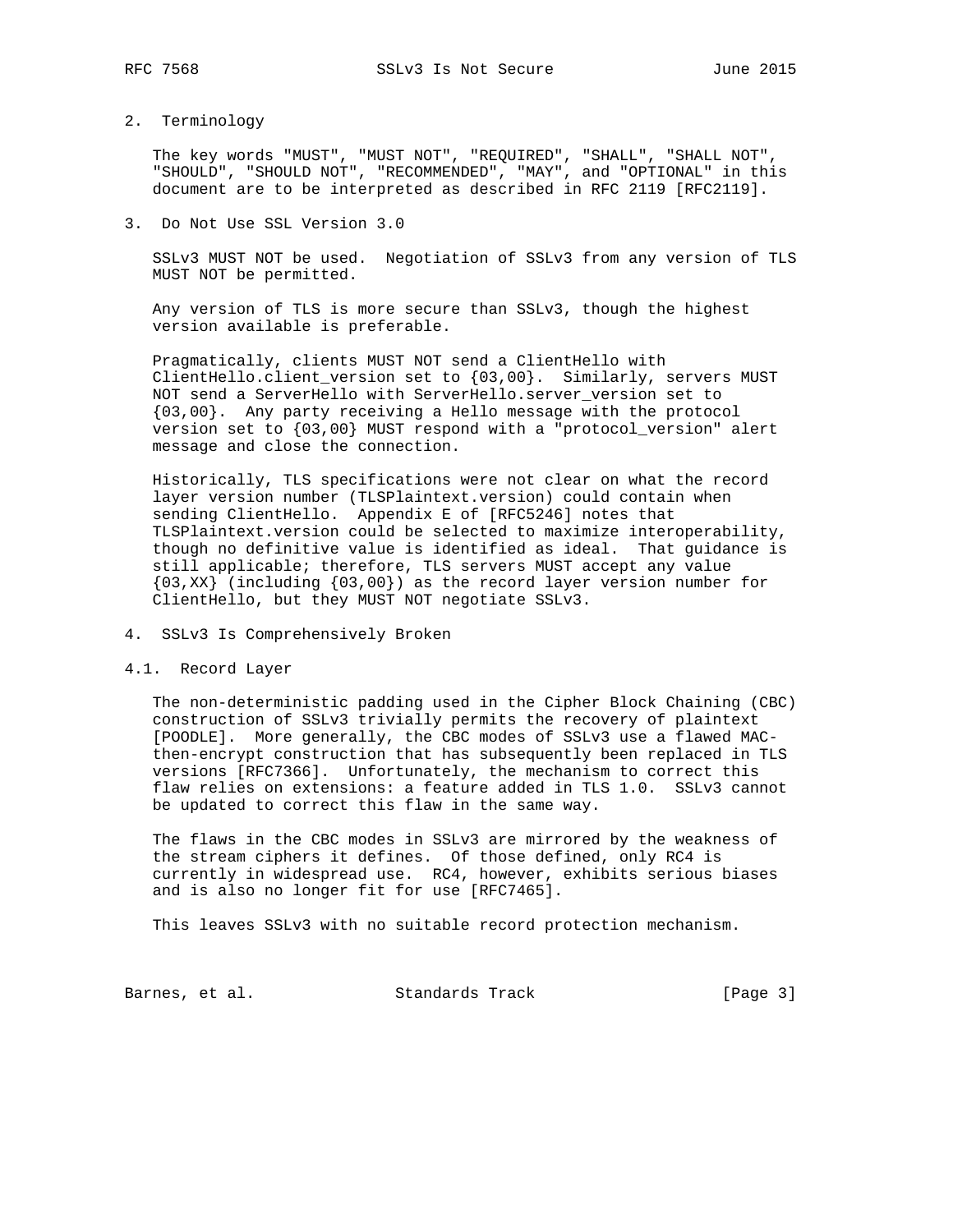## 4.2. Key Exchange

 The SSLv3 key exchange is vulnerable to man-in-the-middle attacks when renegotiation [RFC5746] or session resumption [TRIPLE-HS] are used. Each flaw has been fixed in TLS by means of extensions. Again, SSLv3 cannot be updated to correct these flaws.

### 4.3. Custom Cryptographic Primitives

 SSLv3 defines custom constructions for Pseudorandom Function (PRF), Hashed Message Authentication Code (HMAC), and digital signature primitives. Such constructions lack the deep cryptographic scrutiny that standard constructions used by TLS have received. Furthermore, all SSLv3 primitives rely on SHA-1 [RFC3174] and MD5 [RFC1321]: these hash algorithms are considered weak and are being systematically replaced with stronger hash functions, such as SHA-256 [FIPS180-4].

5. Limited Capabilities

 SSLv3 is unable to take advantage of the many features that have been added to recent TLS versions. This includes the features that are enabled by ClientHello extensions, which SSLv3 does not support.

 Though SSLv3 can benefit from new cipher suites, it cannot benefit from new cryptographic modes and features. Of these, the following are particularly prominent:

- o Authenticated Encryption with Additional Data (AEAD) modes are added in [RFC5246].
- o Elliptic Curve Diffie-Hellman (ECDH) and Digital Signature Algorithm (ECDSA) are added in [RFC4492].
- o Stateless session tickets [RFC5077].
- o A datagram mode of operation, DTLS [RFC6347].
- o Application-layer protocol negotiation [RFC7301].
- 6. Security Considerations

 This entire document aims to improve security by prohibiting the use of a protocol that is not secure.

Barnes, et al. Standards Track [Page 4]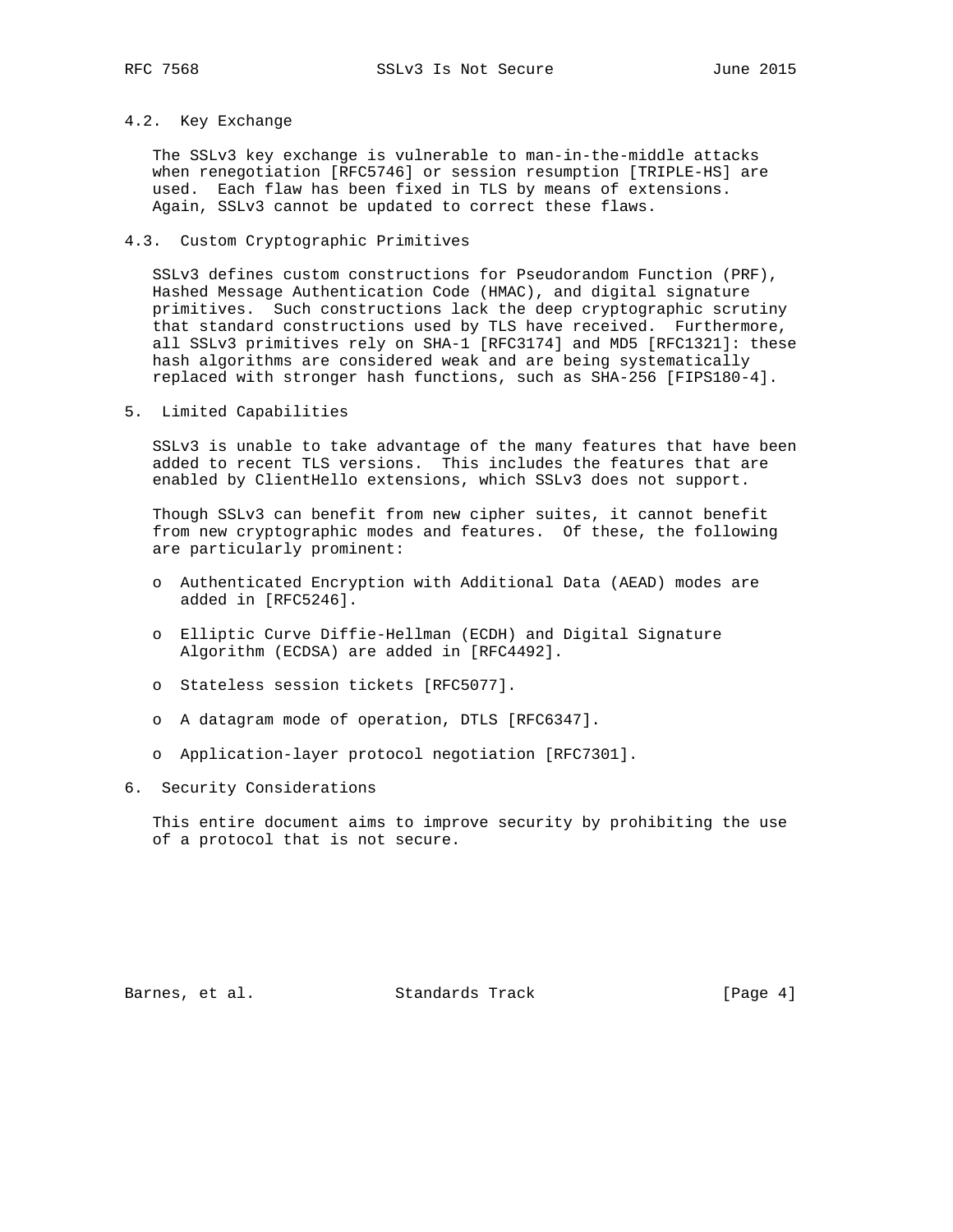# 7. References

- 7.1. Normative References
	- [RFC2119] Bradner, S., "Key words for use in RFCs to Indicate Requirement Levels", BCP 14, RFC 2119, DOI 10.17487/RFC2119, March 1997, <http://www.rfc-editor.org/info/rfc2119>.
	- [RFC2246] Dierks, T. and C. Allen, "The TLS Protocol Version 1.0", RFC 2246, DOI 10.17487/RFC2246, January 1999, <http://www.rfc-editor.org/info/rfc2246>.
- [RFC4346] Dierks, T. and E. Rescorla, "The Transport Layer Security (TLS) Protocol Version 1.1", RFC 4346, DOI 10.17487/RFC4346, April 2006, <http://www.rfc-editor.org/info/rfc4346>.
	- [RFC5246] Dierks, T. and E. Rescorla, "The Transport Layer Security (TLS) Protocol Version 1.2", RFC 5246, DOI 10.17487/RFC5246, August 2008, <http://www.rfc-editor.org/info/rfc5246>.
	- [RFC6101] Freier, A., Karlton, P., and P. Kocher, "The Secure Sockets Layer (SSL) Protocol Version 3.0", RFC 6101, DOI 10.17487/RFC6101, August 2011, <http://www.rfc-editor.org/info/rfc6101>.
	- [RFC7366] Gutmann, P., "Encrypt-then-MAC for Transport Layer Security (TLS) and Datagram Transport Layer Security (DTLS)", RFC 7366, DOI 10.17487/RFC7366, September 2014, <http://www.rfc-editor.org/info/rfc7366>.
	- [RFC7465] Popov, A., "Prohibiting RC4 Cipher Suites", RFC 7465, DOI 10.17487/RFC7465, February 2015, <http://www.rfc-editor.org/info/rfc7465>.

## 7.2. Informative References

- [FIPS180-4] U.S. National Institute of Standards and Technology, "Secure Hash Standard", FIPS 180-4, March 2012.
- [POODLE] Moeller, B., "This POODLE bites: exploiting the SSL 3.0 fallback", October 2014, <http://googleonlinesecurity.blogspot.com/2014/10/ this-poodle-bites-exploiting-ssl-30.html>.

Barnes, et al. Standards Track [Page 5]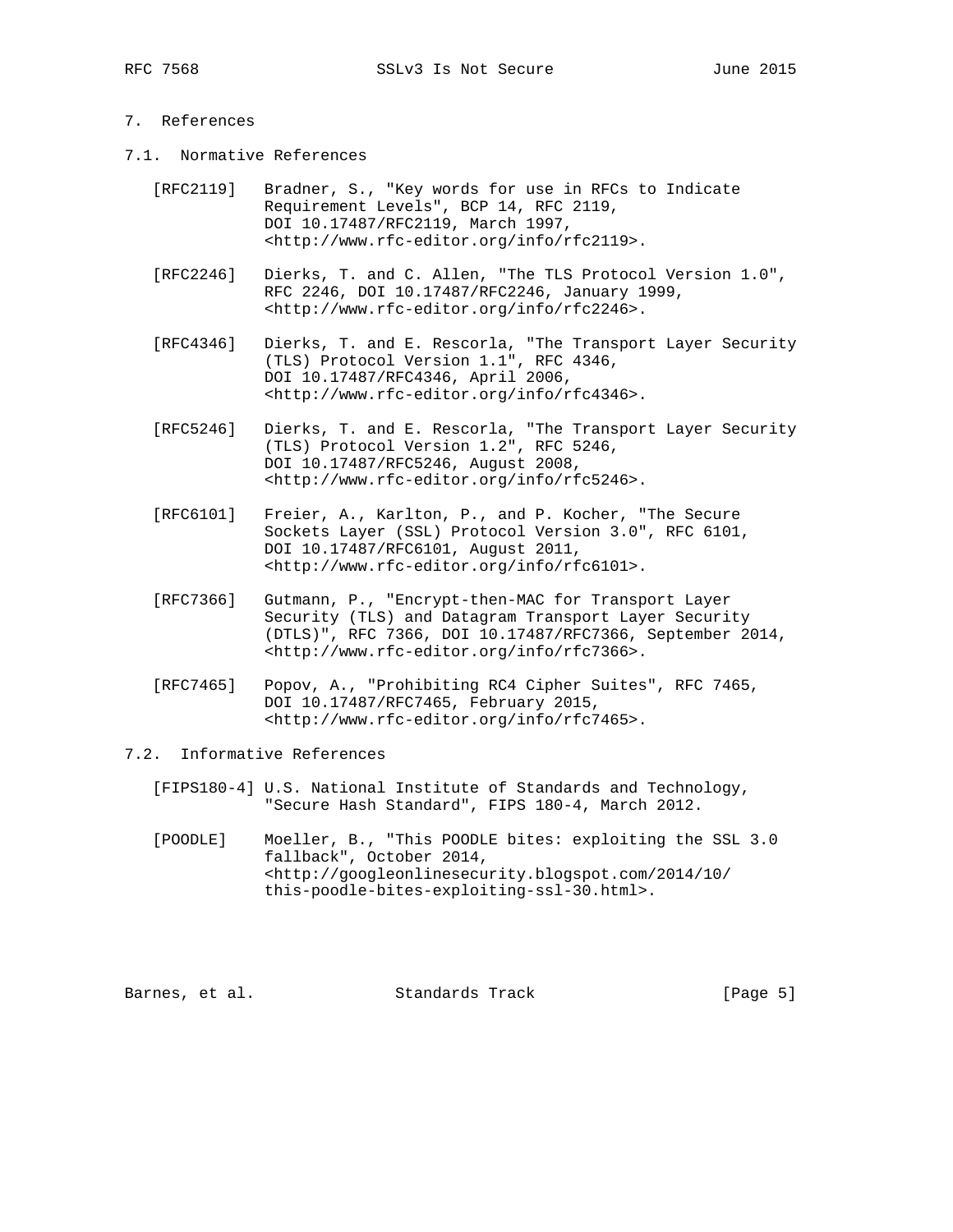- [RFC1321] Rivest, R., "The MD5 Message-Digest Algorithm", RFC 1321, DOI 10.17487/RFC1321, April 1992, <http://www.rfc-editor.org/info/rfc1321>.
- [RFC3174] Eastlake 3rd, D. and P. Jones, "US Secure Hash Algorithm 1 (SHA1)", RFC 3174, DOI 10.17487/RFC3174, September 2001, <http://www.rfc-editor.org/info/rfc3174>.
- [RFC4492] Blake-Wilson, S., Bolyard, N., Gupta, V., Hawk, C., and B. Moeller, "Elliptic Curve Cryptography (ECC) Cipher Suites for Transport Layer Security (TLS)", RFC 4492, DOI 10.17487/RFC4492, May 2006, <http://www.rfc-editor.org/info/rfc4492>.
- [RFC5077] Salowey, J., Zhou, H., Eronen, P., and H. Tschofenig, "Transport Layer Security (TLS) Session Resumption without Server-Side State", RFC 5077, DOI 10.17487/RFC5077, January 2008, <http://www.rfc-editor.org/info/rfc5077>.
- [RFC5746] Rescorla, E., Ray, M., Dispensa, S., and N. Oskov, "Transport Layer Security (TLS) Renegotiation Indication Extension", RFC 5746, DOI 10.17487/RFC5746, February 2010, <http://www.rfc-editor.org/info/rfc5746>.
- [RFC6176] Turner, S. and T. Polk, "Prohibiting Secure Sockets Layer (SSL) Version 2.0", RFC 6176, DOI 10.17487/RFC6176, March 2011, <http://www.rfc-editor.org/info/rfc6176>.
- [RFC6347] Rescorla, E. and N. Modadugu, "Datagram Transport Layer Security Version 1.2", RFC 6347, DOI 10.17487/RFC6347, January 2012, <http://www.rfc-editor.org/info/rfc6347>.
- [RFC7301] Friedl, S., Popov, A., Langley, A., and E. Stephan, "Transport Layer Security (TLS) Application-Layer Protocol Negotiation Extension", RFC 7301, DOI 10.17487/RFC7301, July 2014, <http://www.rfc-editor.org/info/rfc7301>.
- [TRIPLE-HS] Bhargavan, K., Delignat-Lavaud, A., Fournet, C., Pironti, A., and P-Y. Strub, "Triple Handshakes and Cookie Cutters: Breaking and Fixing Authentication over TLS", IEEE Symposium on Security and Privacy, 2014.

Barnes, et al. Standards Track [Page 6]